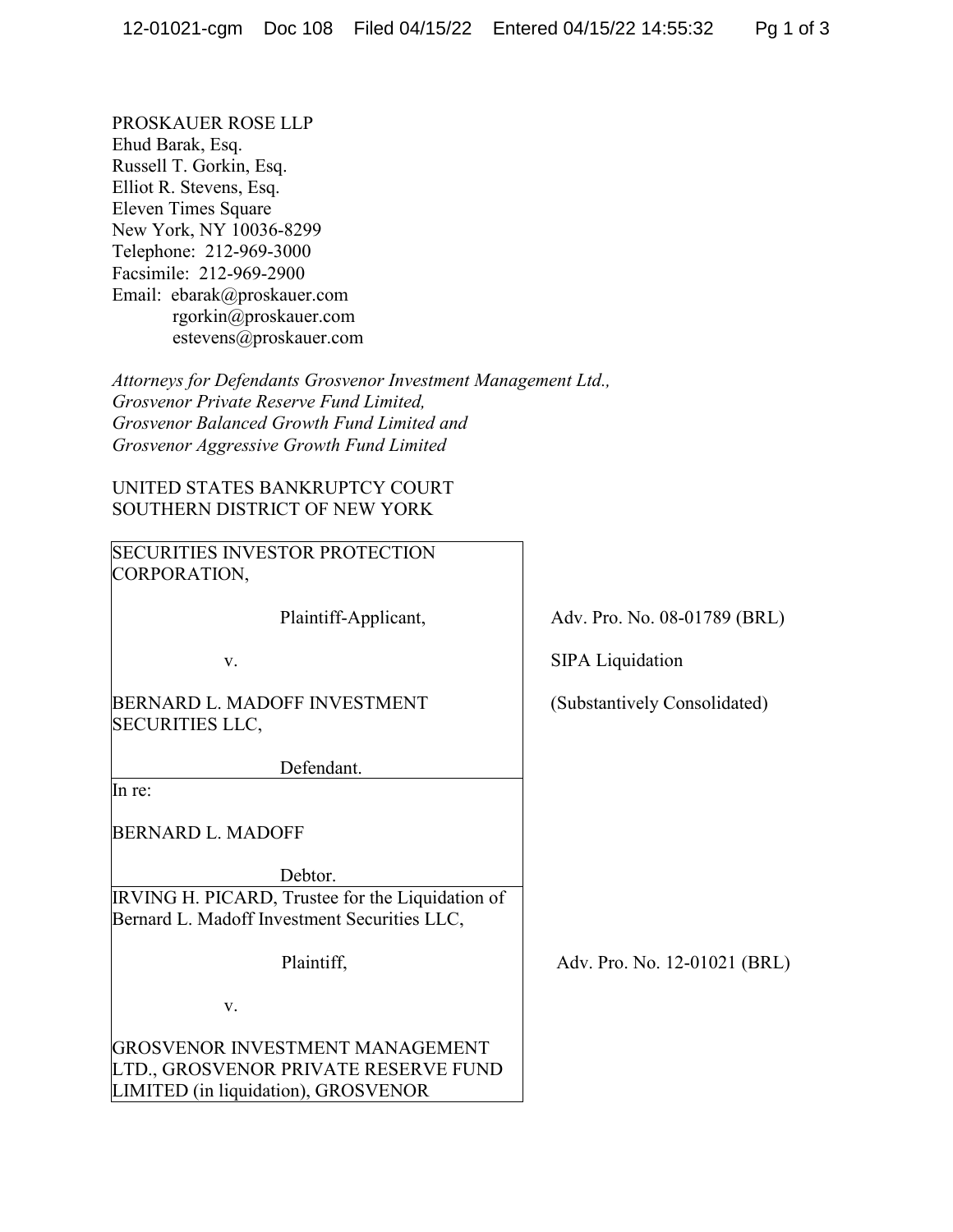BALANCED GROWTH FUND LIMITED (in liquidation) AND GROSVENOR AGGRESSIVE GROWTH FUND LIMITED (in liquidation),

Defendants.

## **MOTION AND NOTICE OF MOTION TO DISMISS THE GROSVENOR COMPLAINT**

Defendants Grosvenor Investment Management Ltd., Grosvenor Private Reserve Fund Limited, Grosvenor Balanced Growth Fund Limited, and Grosvenor Aggressive Growth Fund Limited (collectively, the "Grosvenor Defendants") upon the accompanying Memorandum of Law in Support of Defendant's Motion to Dismiss the Complaint in the above-captioned action, the Declaration of Michael Morrison, dated as of April 14, 2022 and the exhibits thereto, the Declaration of Ehud Barak, dated as of the date hereof and the exhibits hereto, and all prior pleadings and proceedings herein, hereby move this Court for an order dismissing the Complaint filed by Irving H. Picard, Trustee (the "Trustee") for the Liquidation of Bernard L. Madoff Securities Investment Securities LLC with prejudice pursuant to Rules  $8(a)$ ,  $10(c)$ ,  $12(b)(2)$  and  $12(b)(6)$  of the Federal Rules of Civil Procedure, made applicable here by Rule 7012 of the Federal Rules of Bankruptcy Procedure.

PLEASE TAKE NOTICE that, pursuant to the Stipulation and Order in this proceeding entered February 15, 2022, the Trustee shall respond to this motion by June 15, 2022 and the Grosvenor Defendants shall file its reply by July 15, 2022.

PLEASE TAKE FURTHER NOTICE that, pursuant to Rule 7012(b) of the Federal Rules of Bankruptcy Procedure, the Grosvenor Defendants do not consent to the entry of final orders or judgments by this Court.

[*Remainder of page intentionally left blank*.]

1